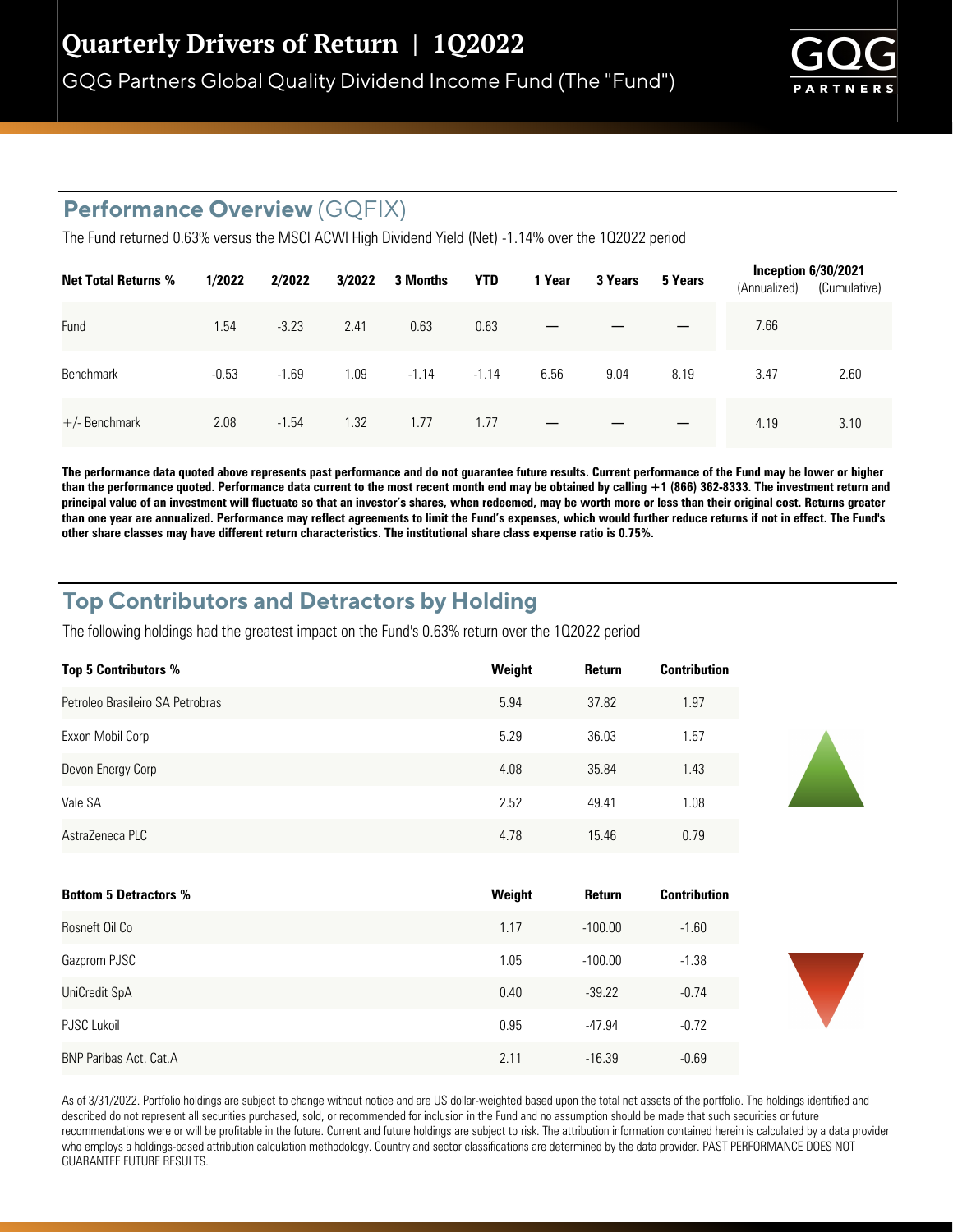## **Active Return Attribution by Sector**

The following sectors were the quarter's largest relative contributors to the Fund's active return of 1.77%

| Top 5 Sectors %         | <b>Fund</b><br>Weight | Bench<br>Weight | $+/-$<br>Weight | <b>Fund</b><br>Return | Bench<br>Return | $+/-$<br>Return | Alloc<br><b>Effect</b> | <b>Select</b><br><b>Effect</b> | <b>Active</b><br><b>Return</b> |
|-------------------------|-----------------------|-----------------|-----------------|-----------------------|-----------------|-----------------|------------------------|--------------------------------|--------------------------------|
| Energy                  | 24.88                 | 1.52            | 23.37           | 12.27                 | $-11.68$        | 23.94           | $-2.47$                | 5.49                           | 3.02                           |
| Information Technology  | 2.95                  | 14.56           | $-11.61$        | 7.13                  | $-7.74$         | 14.87           | 0.85                   | 0.33                           | 1.18                           |
| <b>Consumer Staples</b> | 17.32                 | 18.12           | $-0.80$         | 2.82                  | $-2.97$         | 5.79            | $-0.05$                | 0.95                           | 0.90                           |
| <b>Health Care</b>      | 16.89                 | 18.40           | $-1.51$         | 8.03                  | 3.19            | 4.84            | $-0.01$                | 0.81                           | 0.80                           |
| Industrials             | 2.29                  | 7.61            | $-5.33$         | 18.00                 | $-3.90$         | 21.89           | 0.18                   | 0.44                           | 0.62                           |

| <b>Bottom 5 Sectors %</b>     | Fund<br>Weight | Bench<br>Weight | $+/-$<br>Weight | Fund<br>Return | Bench<br>Return | $+/-$<br>Return | Alloc<br><b>Effect</b> | <b>Select</b><br><b>Effect</b> | Active<br><b>Return</b> |
|-------------------------------|----------------|-----------------|-----------------|----------------|-----------------|-----------------|------------------------|--------------------------------|-------------------------|
| <b>Financials</b>             | 12.40          | 14.93           | $-2.53$         | $-18.18$       | 3.04            | $-21.22$        | $-0.03$                | $-3.22$                        | $-3.24$                 |
| <b>Communication Services</b> | 0.72           | 5.55            | $-4.83$         | $-6.65$        | 3.06            | $-9.71$         | $-0.17$                | $-0.04$                        | $-0.21$                 |
| <b>Real Estate</b>            | 0.77           | 0.91            | $-0.15$         | 1.37           | 2.95            | $-1.58$         | 0.00                   | $-0.01$                        | $-0.01$                 |
| Utilities                     | 11.56          | 5.82            | 5.74            | 3.11           | 3.09            | 0.02            | 0.22                   | $-0.01$                        | 0.21                    |
| <b>Consumer Discretionary</b> | 0.97           | 5.12            | $-4.15$         | $-10.01$       | $-6.43$         | $-3.58$         | 0.32                   | $-0.01$                        | 0.31                    |

# **Active Return Attribution by Country**

The following countries were the quarter's largest relative contributors to the Fund's active return of 1.77%

| <b>Top 5 Countries %</b>    | Fund<br>Weight           | Bench<br>Weight        | $+/-$<br>Weight | <b>Fund</b><br>Return    | <b>Bench</b><br>Return | $+/-$<br>Return | <b>Alloc</b><br><b>Effect</b> | <b>Select</b><br><b>Effect</b> | <b>Active</b><br><b>Return</b> |
|-----------------------------|--------------------------|------------------------|-----------------|--------------------------|------------------------|-----------------|-------------------------------|--------------------------------|--------------------------------|
| <b>United States</b>        | 48.68                    | 47.87                  | 0.82            | 11.18                    | 0.39                   | 10.79           | 0.02                          | 4.95                           | 4.97                           |
| <b>Brazil</b>               | 8.46                     | 0.79                   | 7.67            | 42.08                    | 49.21                  | $-7.14$         | 3.28                          | $-0.54$                        | 2.74                           |
| United Kingdom              | 10.73                    | 6.80                   | 3.93            | 16.52                    | 4.73                   | 11.79           | 0.19                          | 1.19                           | 1.38                           |
| Taiwan                      | 1.10                     | 6.51                   | $-5.41$         | 2.87                     | $-7.65$                | 10.52           | 0.53                          | 0.14                           | 0.68                           |
| Canada                      | 5.84                     | 1.92                   | 3.92            | 12.22                    | 8.88                   | 3.34            | 0.38                          | 0.11                           | 0.49                           |
|                             |                          |                        |                 |                          |                        |                 |                               |                                |                                |
| <b>Bottom 5 Countries %</b> | Fund<br>Weight           | <b>Bench</b><br>Weight | $+/-$<br>Weight | <b>Fund</b><br>Return    | Bench<br>Return        | $+/-$<br>Return | <b>Alloc</b><br><b>Effect</b> | <b>Select</b><br><b>Effect</b> | <b>Active</b><br>Return        |
| <b>Russian Federation</b>   | 5.01                     | 0.75                   | 4.25            | $-99.79$                 | $-52.81$               | $-46.97$        | $-4.09$                       | $-0.04$                        | $-4.13$                        |
| Italy                       | 2.10                     | 0.74                   | 1.36            | $-33.32$                 | $-6.40$                | $-26.93$        | 0.08                          | $-0.85$                        | $-0.77$                        |
| France                      | 3.71                     | 1.57                   | 2.14            | $-19.29$                 | $-1.45$                | $-17.84$        | 0.05                          | $-0.79$                        | $-0.75$                        |
| Australia                   | $\overline{\phantom{m}}$ | 2.66                   | $-2.66$         | $\overline{\phantom{m}}$ | 16.35                  |                 | $-0.43$                       |                                | $-0.43$                        |
| Germany                     | 3.93                     | 2.92                   | 1.01            | $-11.74$                 | $-11.59$               | $-0.16$         | $-0.24$                       | 0.04                           | $-0.19$                        |

As of 3/31/2022. Portfolio holdings are subject to change without notice and are US dollar-weighted based upon the total net assets of the portfolio. The holdings identified and described do not represent all securities purchased, sold, or recommended for inclusion in the Fund and no assumption should be made that such securities or future recommendations were or will be profitable in the future. Current and future holdings are subject to risk. The attribution information contained herein is calculated by a data provider who employs a holdings-based attribution calculation methodology. Country and sector classifications are determined by the data provider. PAST PERFORMANCE DOES NOT GUARANTEE FUTURE RESULTS.